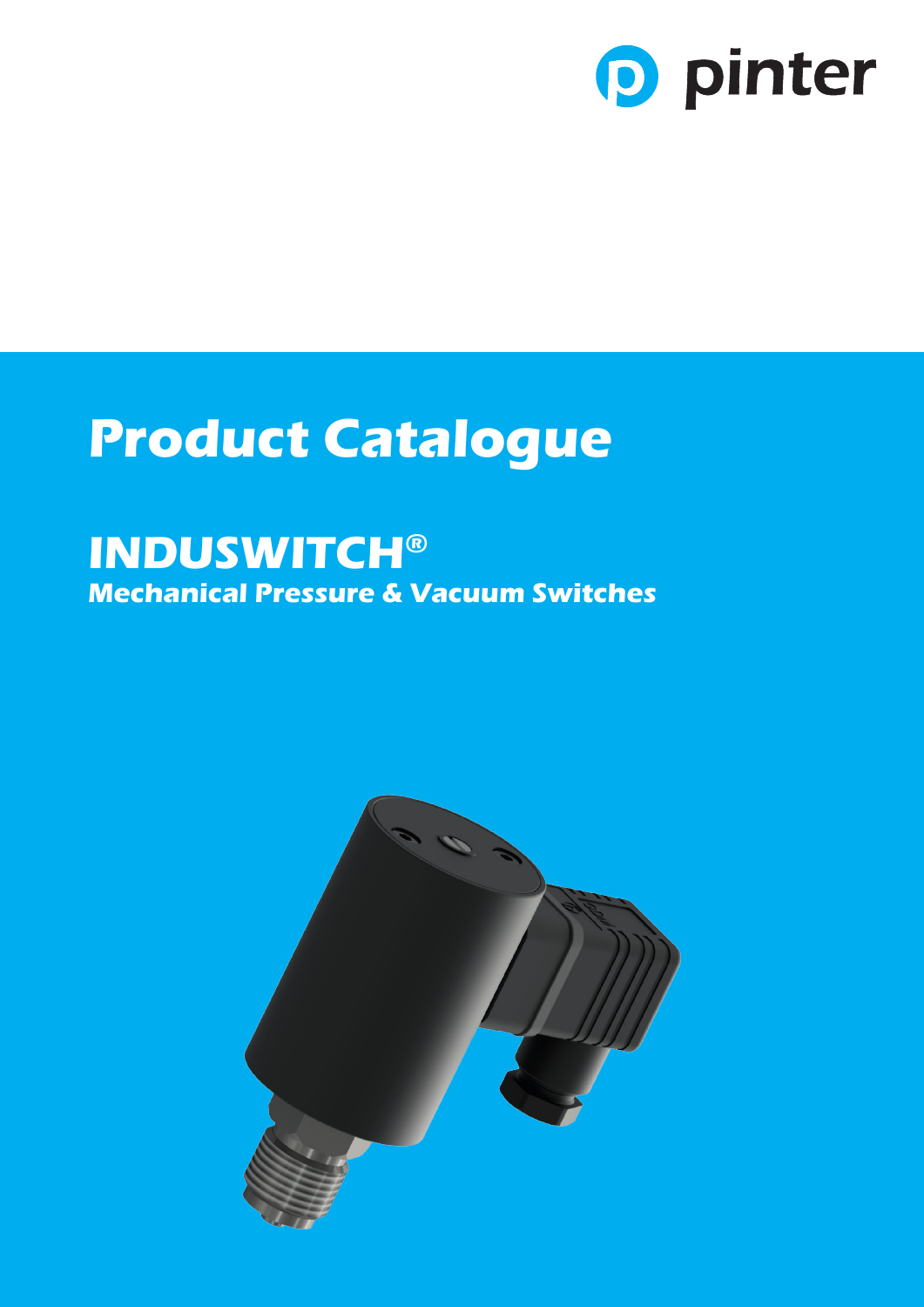#### INDUSWITCH® - Pressure Switch Model DU



| at a glance                | friction-free force balance measuring system<br>high repeatability<br>$\bullet$<br>high long-term stability<br>measuring ranges -1 $0 \bar{b}$ bar $/ 0$ - 1 bar up to 0 - 60 bar<br>different process connections<br>different electrical connections                                                                                                                                                                                 |
|----------------------------|----------------------------------------------------------------------------------------------------------------------------------------------------------------------------------------------------------------------------------------------------------------------------------------------------------------------------------------------------------------------------------------------------------------------------------------|
| <b>Description</b>         | The INDUSWITCH® is a pressure switch for measuring<br>pressure or vacuum, depending on model and configu-<br>ration, also for aggressive, gaseous or not highly viscous<br>fluids.                                                                                                                                                                                                                                                     |
| <b>Operating principle</b> | The operation is based on force-balance - a precison spring<br>with an adjustable force opposes the metal bellow.<br>Once the process pressure acting on the bellow overco-<br>mes the set force the change-over contact is triggered.<br>The set point adjustment is made by adjusting the set<br>point screw.<br>The measuring system works friction-free, resulting in mi-<br>nimal wear. No maintenance or spare parts are needed! |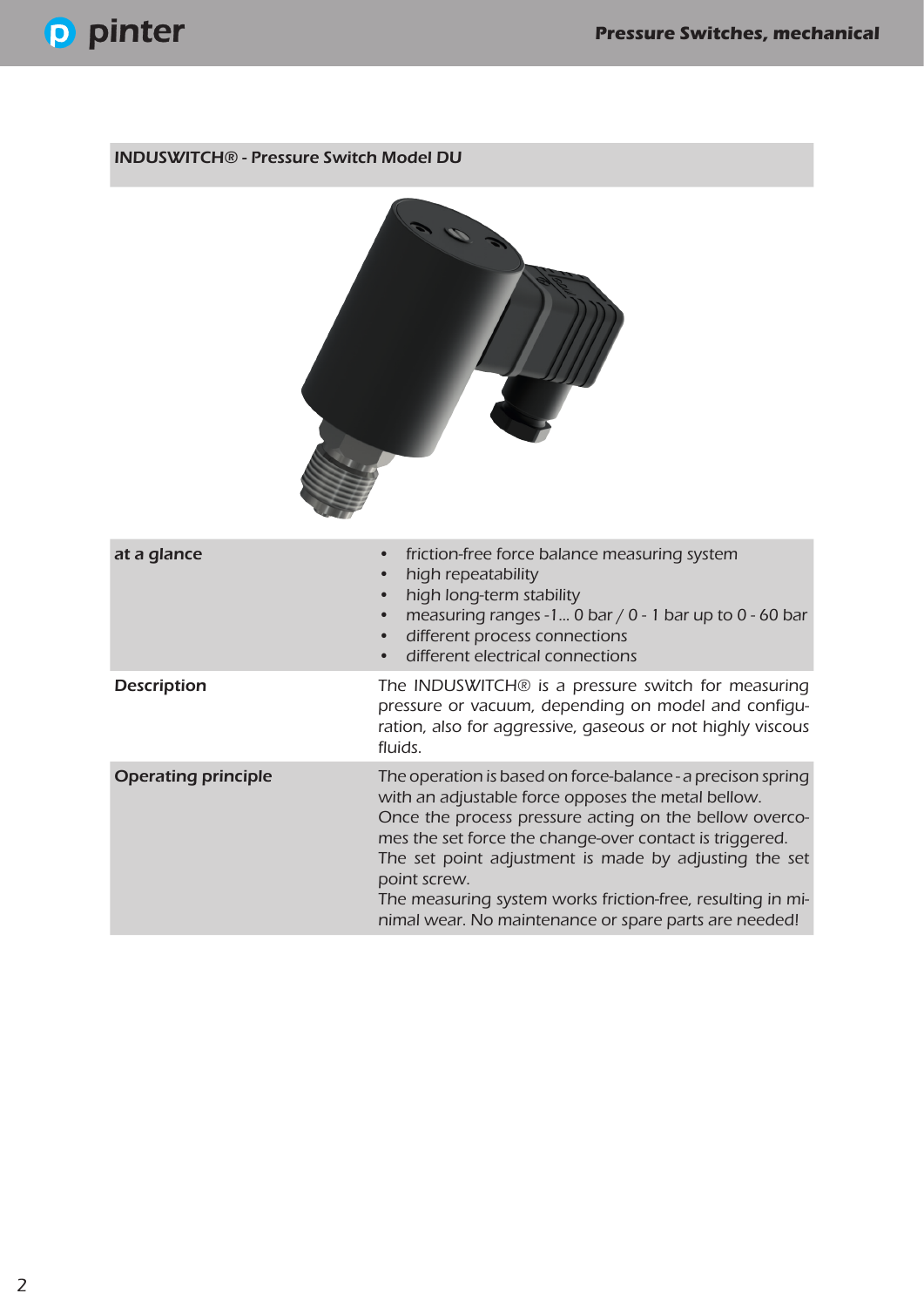

| <b>Technical Data</b>               | <b>Standard</b>                                                          |
|-------------------------------------|--------------------------------------------------------------------------|
| Function                            | mechanical pressure switch; force-balance measuring systems with bellows |
| Life Cycle                          | at least 10 Mio switch cycles                                            |
| Pressure Ranges                     | 0 - 1 bar up to 0 - 60 bar                                               |
| Vacuum Ranges                       | $-1 - 0$ bar                                                             |
| Over Pressure Safety                | > 1,5xFS                                                                 |
| Vacuum Safety                       | $-1$ bar                                                                 |
| <b>Material Enclosre</b>            | Aluminium, anodized black                                                |
| <b>Material Wetted Parts</b>        | Brass or Stainlesss Steel 1.4571 (AISI 316Ti)                            |
| Material Wetted Seals               | FKM or fully welded (only stainless steel)                               |
| Permissable Media Temperature       | -20+80°C (+130°C for stainless steel version)                            |
| Permissable Ambient Temperature     | $-20+80°C$                                                               |
| <b>Temperature Deviation</b>        | approx. 1% per 20°C                                                      |
| <b>Switching Contact</b>            | 1 Micro Switch (SPDT)                                                    |
| <b>Adjustment Accuracy</b>          | $≤ 1,0%$ FS                                                              |
| Switching Accuracy                  | $≤ 1,0%$ FS                                                              |
| Repeatability                       | $≤ 1,0%$ FS                                                              |
| Switching Differential (Hysteresis) | see electrical data                                                      |
| <b>Process Connection</b>           | see dimensional drawings                                                 |
| <b>Electrical Connection</b>        | Plug EN 175 301-803-A (ISO 4400) or Plug M12x1                           |
| Weight                              | approx. 250 g                                                            |
| Protection                          | IP <sub>65</sub>                                                         |

#### Options & Accessories

OEM versions; customer specific versions

Other Measuring Units (e.g. kPa, psi); Special Measuring Ranges; Extended Over Pressure Protection

Other Seal Materials; Cleaned for O2 Service

Other Electrical Connections

Accessories see chapter "Accessories"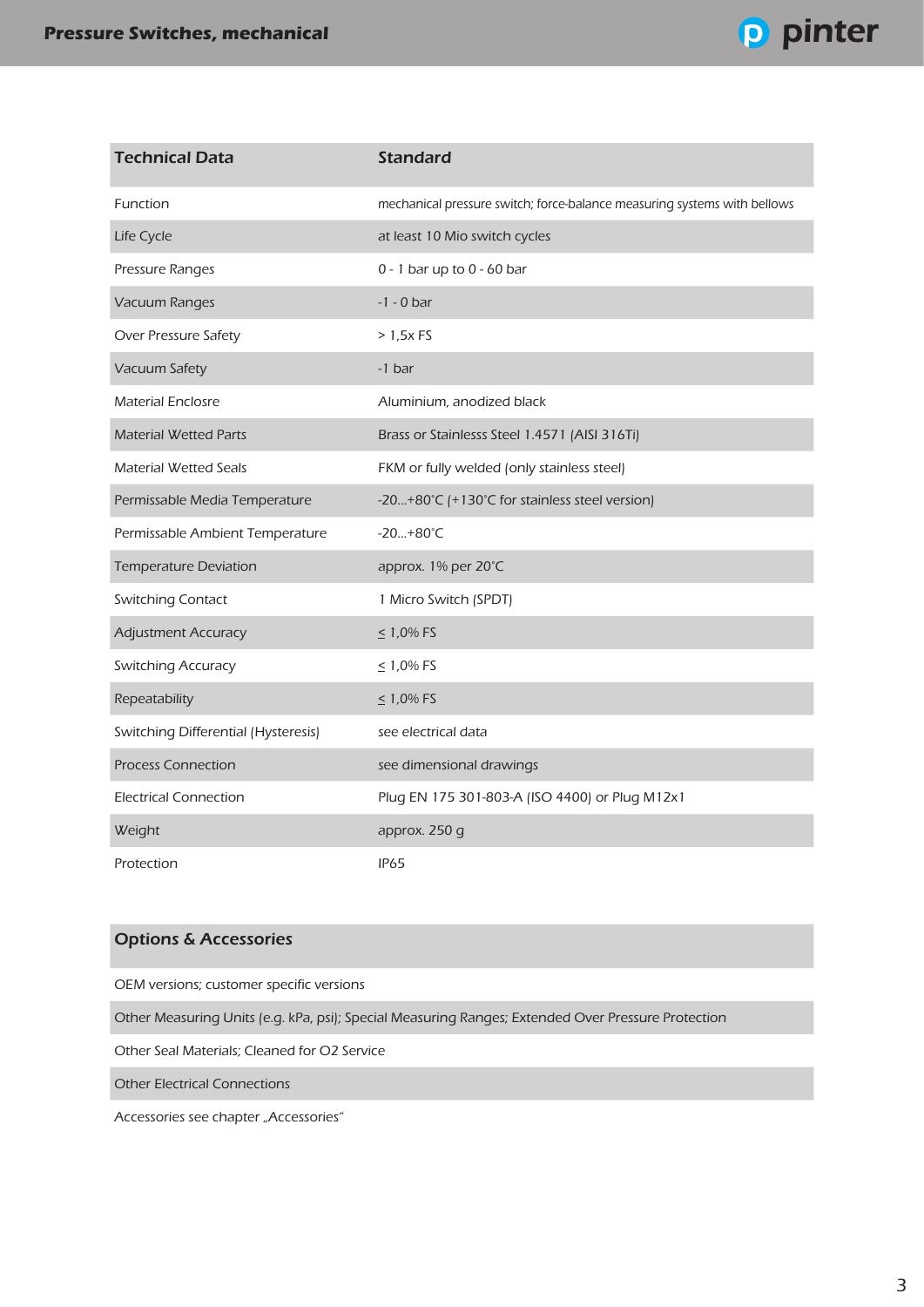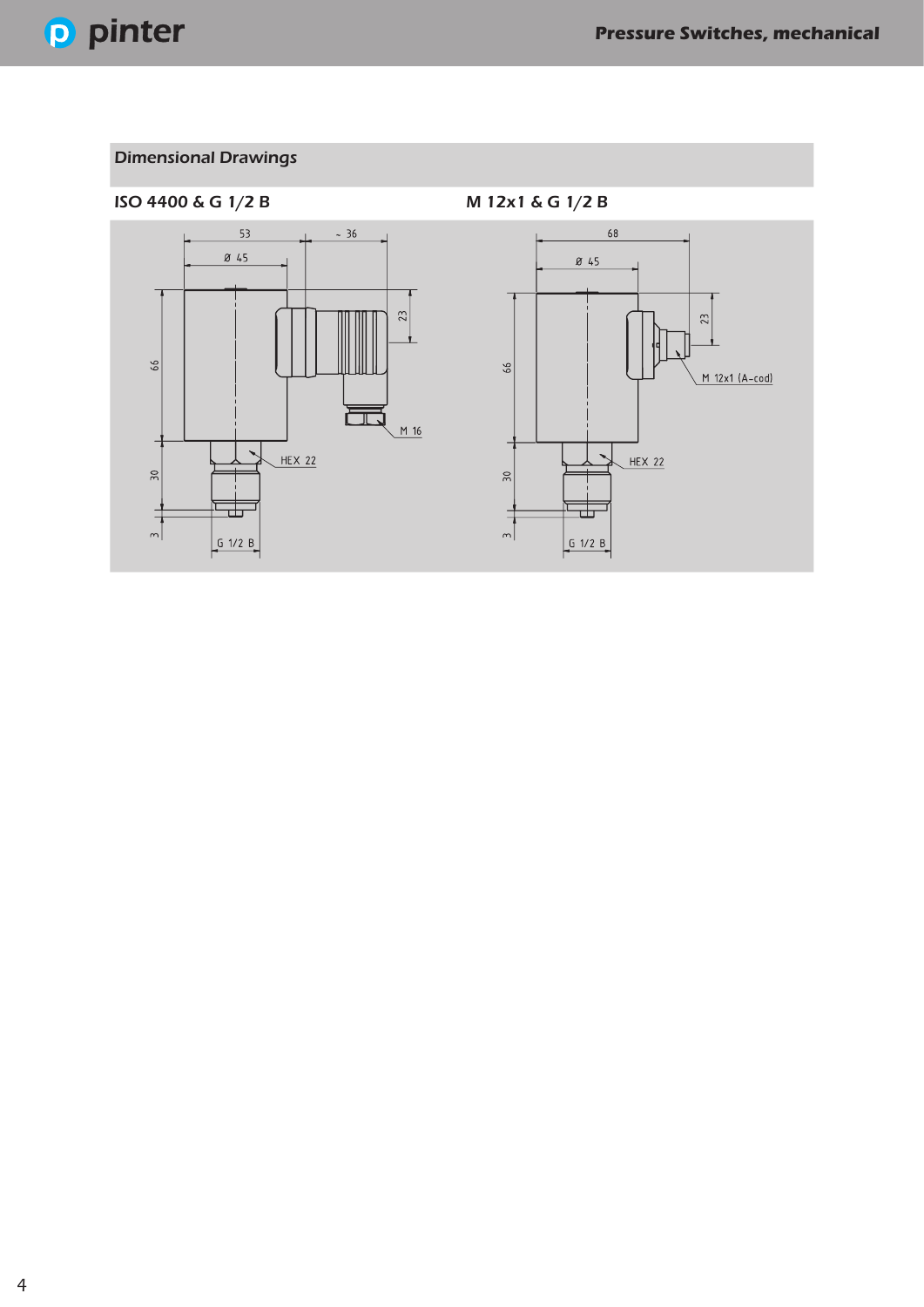#### Electrical Data<sup>1</sup>

Ì.

#### Max. Steady Current I max [A] on Ohmic Load

| Reference Switch Cycle: 30/min, Reference Temperature: +30°C |          |              |                |      |              |       |                     |
|--------------------------------------------------------------|----------|--------------|----------------|------|--------------|-------|---------------------|
| Micro Switch                                                 | U[V]     | 24 V         | 48 V           | 60 V | 110V         | 240 V | SD [%] <sup>2</sup> |
| Standard                                                     | I [A] AC | 5            | 5              | 5    | 5            | 5     |                     |
| Standard                                                     | I [A] DC | 5            | 2              |      | 0,4          | 0,2   |                     |
| MG <sup>3</sup>                                              | I [A] AC | $\mathbf{1}$ |                |      | $\mathbf{1}$ |       | 1,5                 |
| MG <sup>3</sup>                                              | I [A] DC | 1            | 0,5            | 0,35 | 0,2          |       | 1,5                 |
| <b>CS</b>                                                    | I [A] AC | 5            | 5              | 5    | 5            | 5     | $\overline{2}$      |
| CS                                                           | I [A] DC | 5            | $\overline{2}$ |      | 0,4          | 0,2   | $\overline{2}$      |
| <b>CH</b>                                                    | I [A] AC | 12           | 12             | 10   | 10           | 10    | $\overline{2}$      |
| CH                                                           | I [A] DC | 10           | 2              |      | 0,4          | 0,2   | 2                   |

#### Electrical Connection

| El. Connection  | $+Ub$ | Normally Closed | Normally Open | <b>GND</b> |
|-----------------|-------|-----------------|---------------|------------|
| <b>ISO 4400</b> |       |                 |               | <b>GND</b> |
| M 12            |       |                 | 4             |            |
| Cable           |       |                 |               | 4          |

#### Remarks

1 different for plug M12: 24 VDC / 4A; 24 VAC / 3A respectively 1A for micro switch type MG

2 typical switching differential (hysteresis) in % from full scale

3 micro switch with gold plated contacts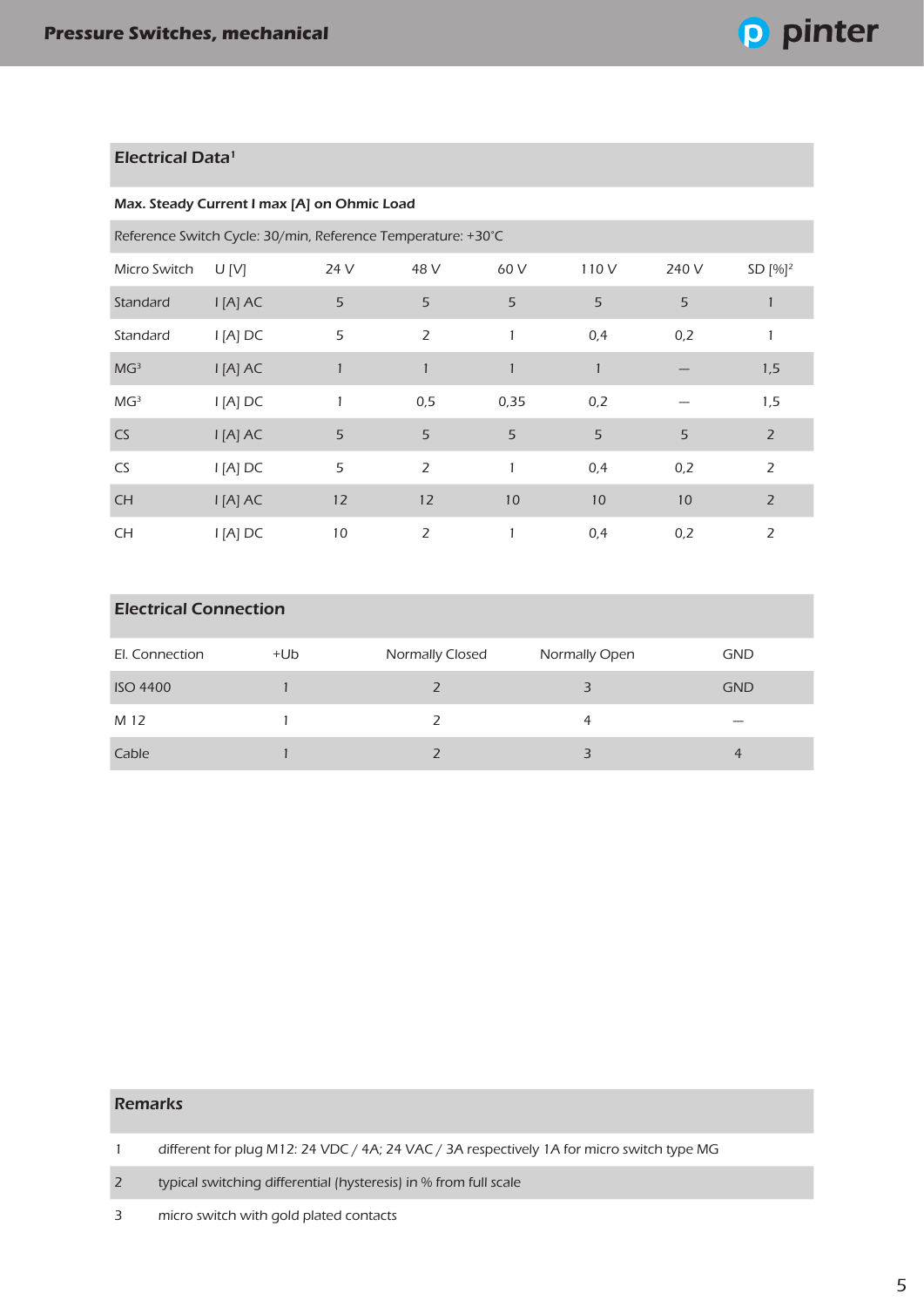#### Part-No. Overview

| <b>Most Common Options</b> |                                          |                           |
|----------------------------|------------------------------------------|---------------------------|
| Part-No. build-up          | $U$ 001 a b - c - d e f                  |                           |
| a / Wetted Parts           | Brass, FKM                               | 1                         |
| a / Wetted Parts           | Stainless Steel 1.4571 (AISI 316Ti), FKM | $\overline{2}$            |
|                            |                                          |                           |
| b / Switching Contact      | Micro Switch Standard                    | $\boldsymbol{\mathsf{A}}$ |
| b / Switching Contact      | Micro Switch Gold                        | B                         |
| b / Switching Contact      | Micro Switch CS                          | $\boldsymbol{\mathsf{H}}$ |
| b / Switching Contact      | Micro Switch CH                          | G                         |
|                            |                                          |                           |
| c / Pressure Range         | $-10$ bar                                | 006                       |
| c / Pressure Range         | $0 - 1$ bar                              | 020                       |
| c / Pressure Range         | $0 - 1,6$ bar                            | 022                       |
| c / Pressure Range         | $0 - 2,5$ bar                            | 023                       |
| c / Pressure Range         | $0 - 4$ bar                              | 024                       |
| c / Pressure Range         | $0 - 6$ bar                              | 025                       |
| c / Pressure Range         | $0 - 10$ bar                             | 026                       |
| c / Pressure Range         | $0 - 16$ bar                             | 027                       |
| c / Pressure Range         | $0 - 25$ bar                             | 028                       |
| c / Pressure Range         | $0 - 40$ bar                             | 029                       |
| c / Pressure Range         | $0 - 60$ bar                             | 030                       |
|                            |                                          |                           |
| d / Process Connection     | G $1/4$ B, Brass                         | Α                         |
| d / Process Connection     | G 1/4 B, Stainless Steel                 | $\sf B$                   |
| d / Process Connection     | G $1/2$ B, Brass                         | $\mathsf C$               |
| d / Process Connection     | G 1/2 B, Stainless Steel                 | $\mathsf D$               |
| d / Process Connection     | 1/4" NPT male (ASME B1.20)               | T                         |
| d / Process Connection     | 1/2" NPT male (ASME B1.20)               | $\vee$                    |
| d / Process Connection     | Stand Pipe End 6x1 mm, 50 mm long        | W                         |
| d / Process Connection     | G 1/2 with front facing diaphragm        | $\boldsymbol{6}$          |
|                            |                                          |                           |
| e / Electrical Connection  | <b>Plug ISO 4400</b>                     | $\sf B$                   |
| e / Electrical Connection  | Plug M12                                 | D                         |
| e / Electrical Connection  | 3m Cable                                 | $\sf K$                   |
|                            |                                          |                           |
| f / further Options        | no further options                       | $\bigcirc$                |
| f / further Options        | cleaned for O2 service                   | A                         |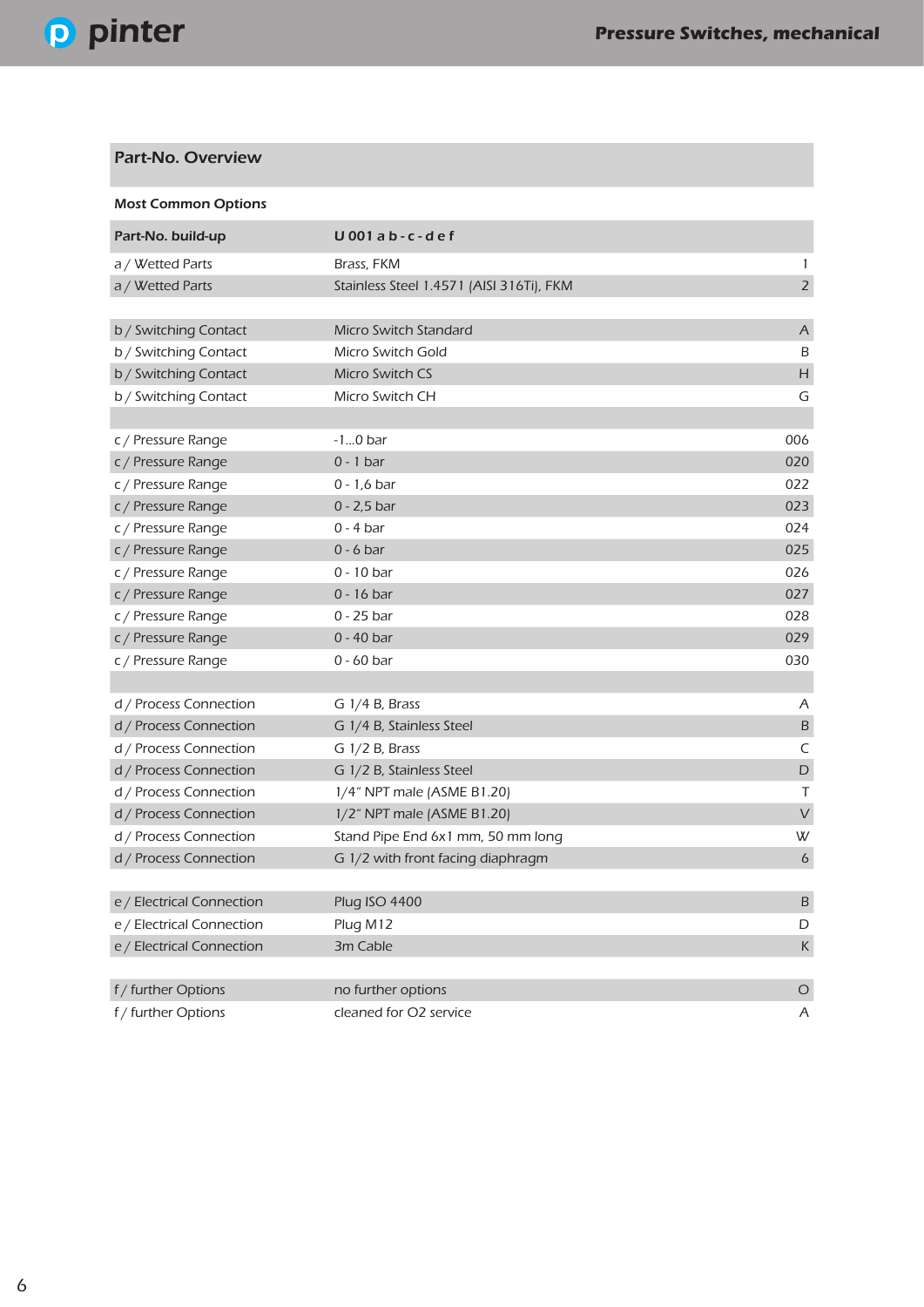| <b>Ordering Example</b>   |                         |                |
|---------------------------|-------------------------|----------------|
| Part-No. build-up         | $U$ 001 a b - c - d e f |                |
| <b>Example Part-No.</b>   | U0011A-026-CBO          |                |
| ID for INDUSWITCH-DU      |                         | U001           |
| a / Wetted Parts          | Brass, FKM              |                |
| b / Switching Contact     | Micro Switch Standard   | $\overline{A}$ |
|                           | hyphen                  |                |
| c / Pressure Range        | $0 - 10$ bar            | 026            |
|                           | <b>Bindestrich</b>      |                |
| d / Process Connection    | G $1/4$ B, Brass        | C              |
| e / Electrical Connection | Plug ISO 4400           | B              |
| f / further Options       | no further options      | O              |